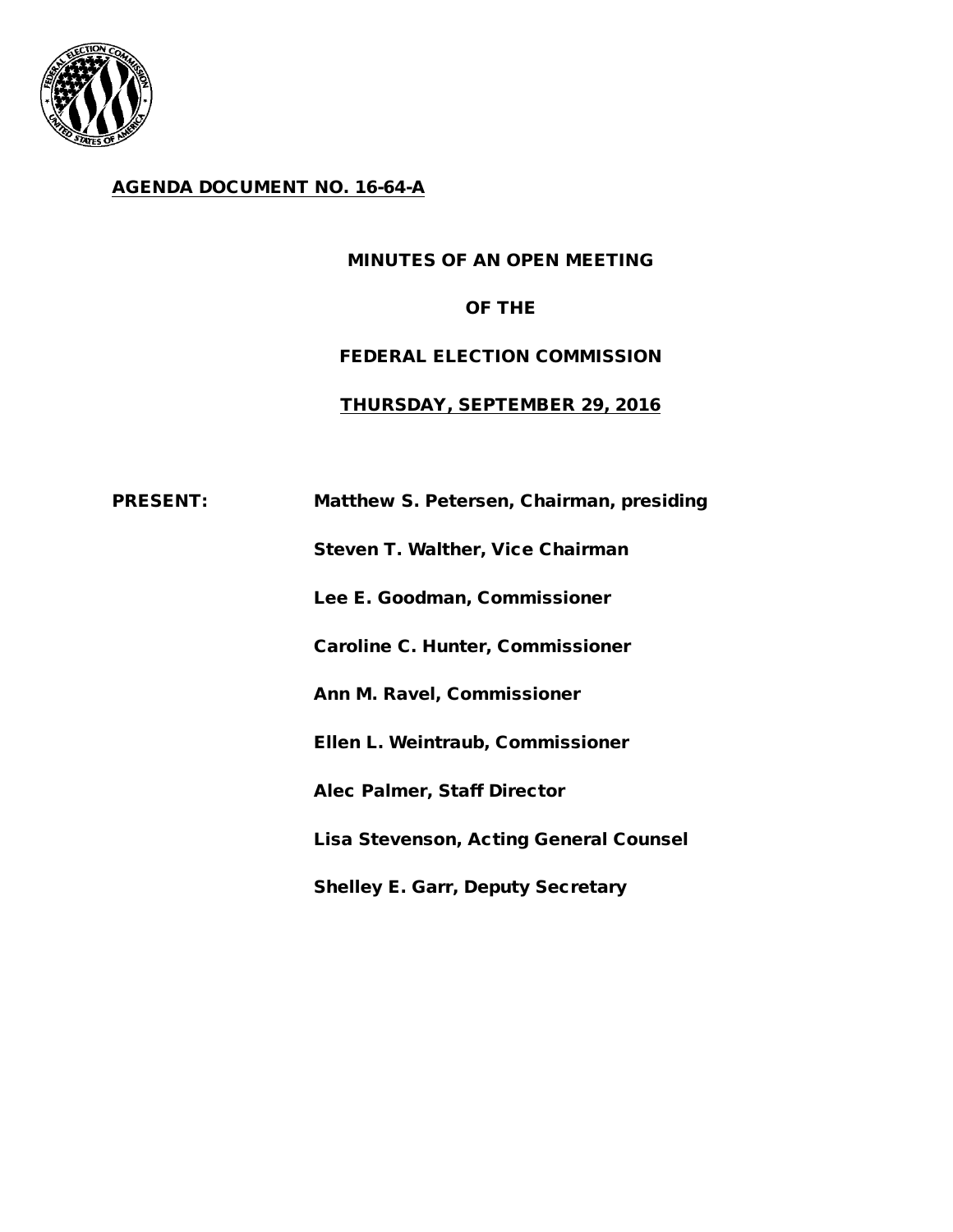Federal Election Commission **Page 2** and Page 2 Minutes of an Open Meeting September 29, 2016

Chairman Matthew S. Petersen called the Federal Election Commission to order in an open meeting at 11:22 A.M. on Thursday, September 29, 2016 with a

quorum present.

\*\*\*\*\*\*

Chairman Petersen recognized Vice Chairman Walther who

MOVED to suspend the rules on the timely submission of agenda documents in order to consider the late submission of the following documents: Agenda Document No. 16-45-B (Draft B of Advisory Opinion 2016-10), Agenda Document No. 16-50-A (Internet Communication Disclaimers (Draft A)), Agenda Document No. 16-48-A (Proposal to Attack Spam PACS), Agenda Document No. 16-49-A (Revised Proposal to Launch Rulemaking to Ensure That U.S. Political Spending is Free from Foreign Influence), Agenda Document No. 16-43-B (Technological Modernization NPRM), and Agenda Document No. 16-43-C (Proposed Amendment to Technological Modernization NPRM).

The motion carried by a vote of 6-0 with Commissioners Goodman, Hunter,

Petersen, Ravel, Walther, and Weintraub voting affirmatively for the decision.

\*\*\*\*\*\*

Chairman Petersen introduced Ms. Lisa Stevenson of the General Counsel's

Office, who will now be serving as the Commission's Acting General Counsel. He

expressed his appreciation for her leadership and thanked her for her willingness

to serve in this capacity.

\*\*\*\*\*\*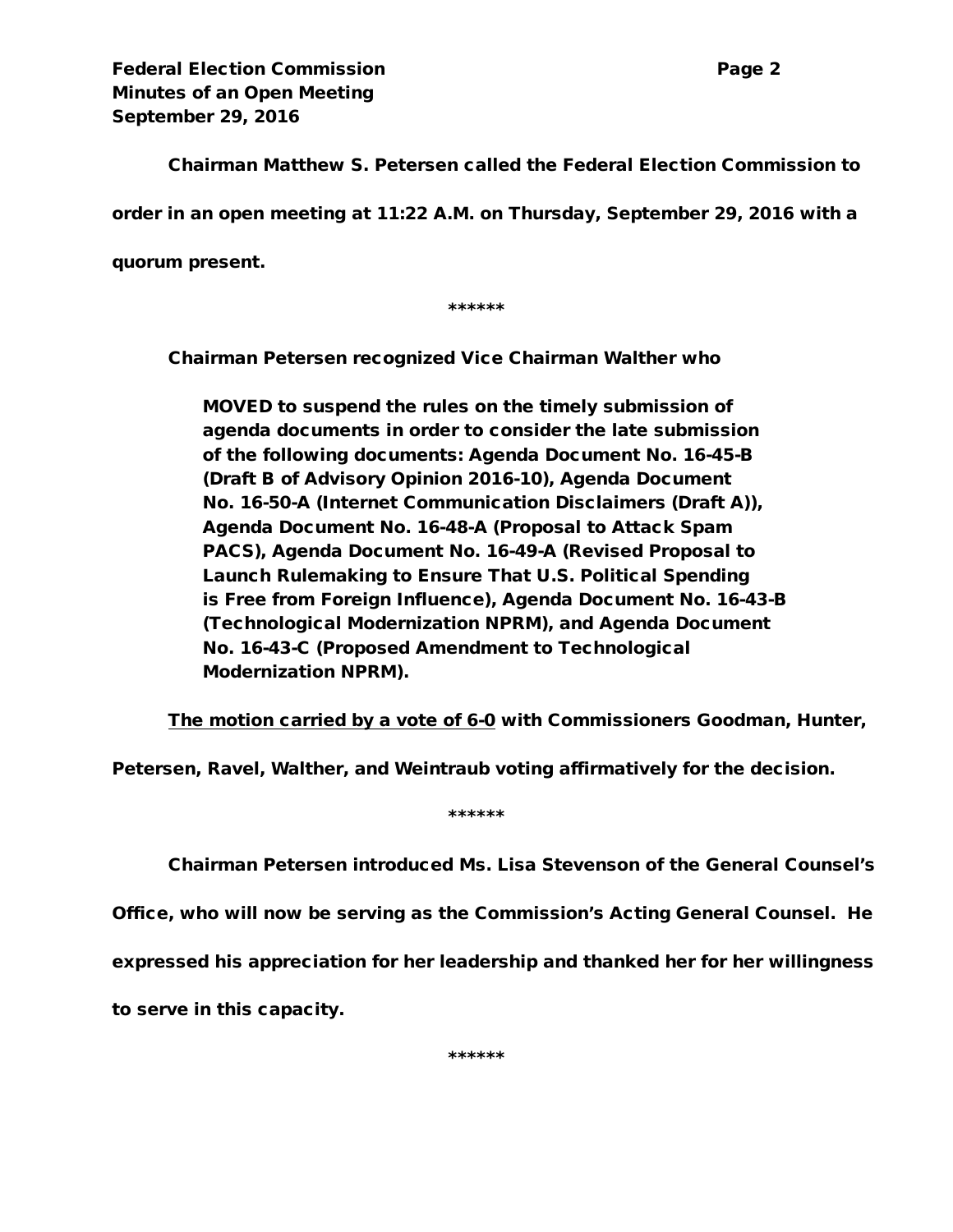\*\*\*\*\*\*

Chairman Petersen noted that the Commission will discuss Item I (Caroline

Goodson Parker) later in the meeting, while the Commission awaits the circulation

of a new draft.

\*\*\*\*\*\*

#### II. REG 2013-01: DRAFT NOTICE OF PROPOSED RULEMAKING ON TECHNOLOGICAL MODERNIZATION

Agenda Document No. 15-54-C

Agenda Document No. 16-43-A (Draft B)

Agenda Document No. 16-43-B (Draft C) (Submitted Late)

Memorandum from Commissioner Lee E. Goodman dated September 29, 2016, 2016

Agenda Document No. 16-43-C (Submitted Late)

(Held over from the September 15, 2016 meeting)

Chairman Petersen recognized Ms. Jessica Selinkoff of the General

Counsel's Office who presented the matter. Discussion followed.

Chairman Petersen recognized Commissioner Hunter who

MOVED to approve Agenda Document No. 16-43-B (Draft C).

Discussion continued.

Chairman Petersen recognized Commissioner Goodman who stated his

intention to offer an amendment, which was included in an earlier draft of this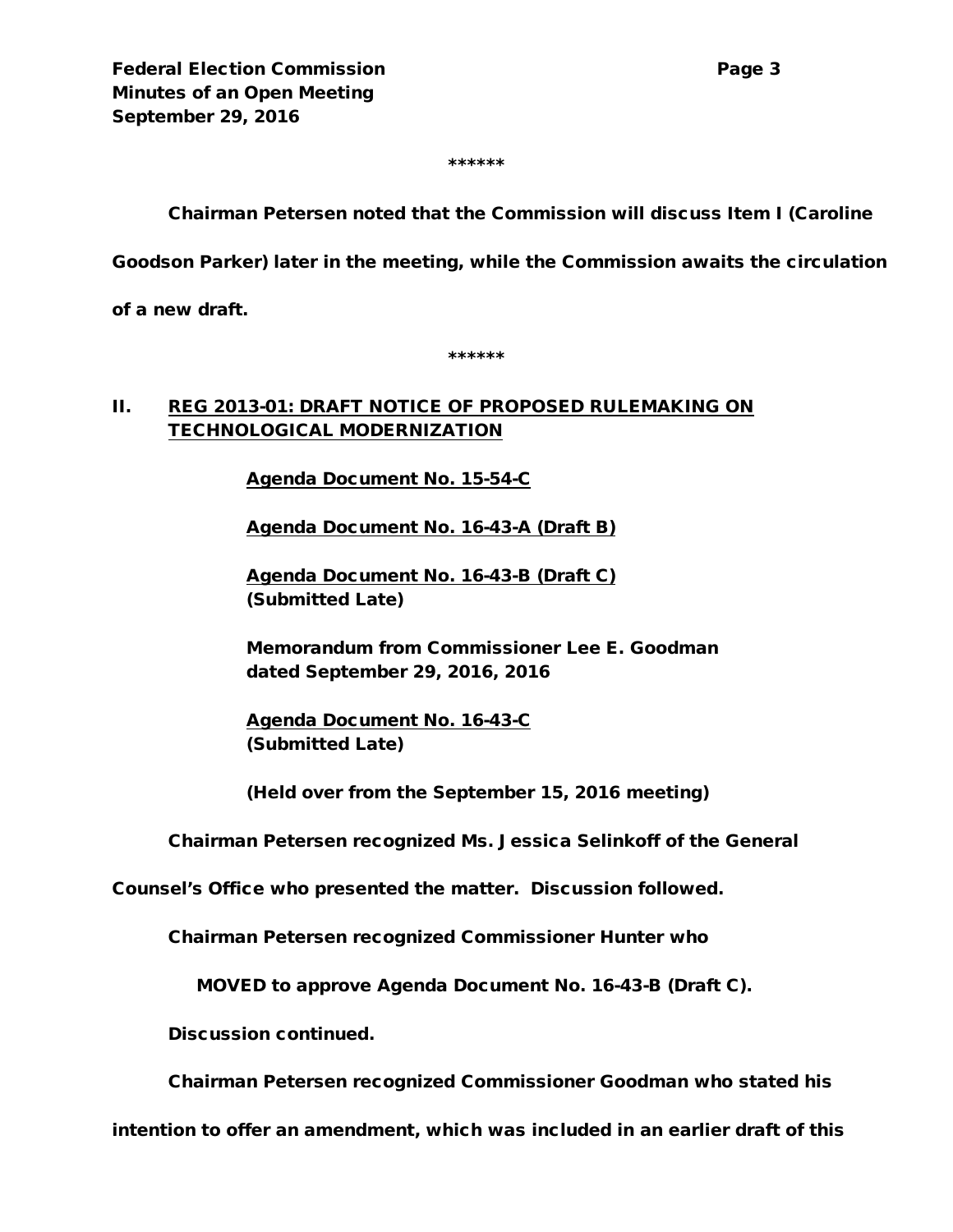**Federal Election Commission Page 4** Minutes of an Open Meeting September 29, 2016

NPRM, to the motion currently on the Table. Although it did not make the final cut, Commissioner Goodman noted its importance, particularly because of the impact of new technologies that have a profound impact on the press and media and the ways in which they publish and disseminate news and commentary. Commissioner Goodman stated that his motion attempts to clarify existing law by addressing these technological updates. Therefore, Commissioner Goodman

> MOVED to amend Agenda Document No. 16-43-B (Draft C) as set forth in Agenda Document No. 16-43-C.

Discussion resumed.

The motion failed by a vote of 3-3 with Commissioners Goodman, Hunter,

and Petersen voting affirmatively for the motion. Commissioners Ravel, Walther,

and Weintraub dissented.

Chairman Petersen called for a vote on the main motion to approve Agenda Document No. 16-43-B (Draft C).

The motion carried by a vote of 6-0 with Commissioners Goodman, Hunter,

Petersen, Ravel, Walther, and Weintraub voting affirmatively for the decision.

III. REG 2011-02: INTERNET COMMUNICATION DISCLAIMERS

Agenda Document No. 16-50-A (Submitted Late)

Chairman Petersen recognized Ms. Selinkoff of the General Counsel's Office who presented the matter.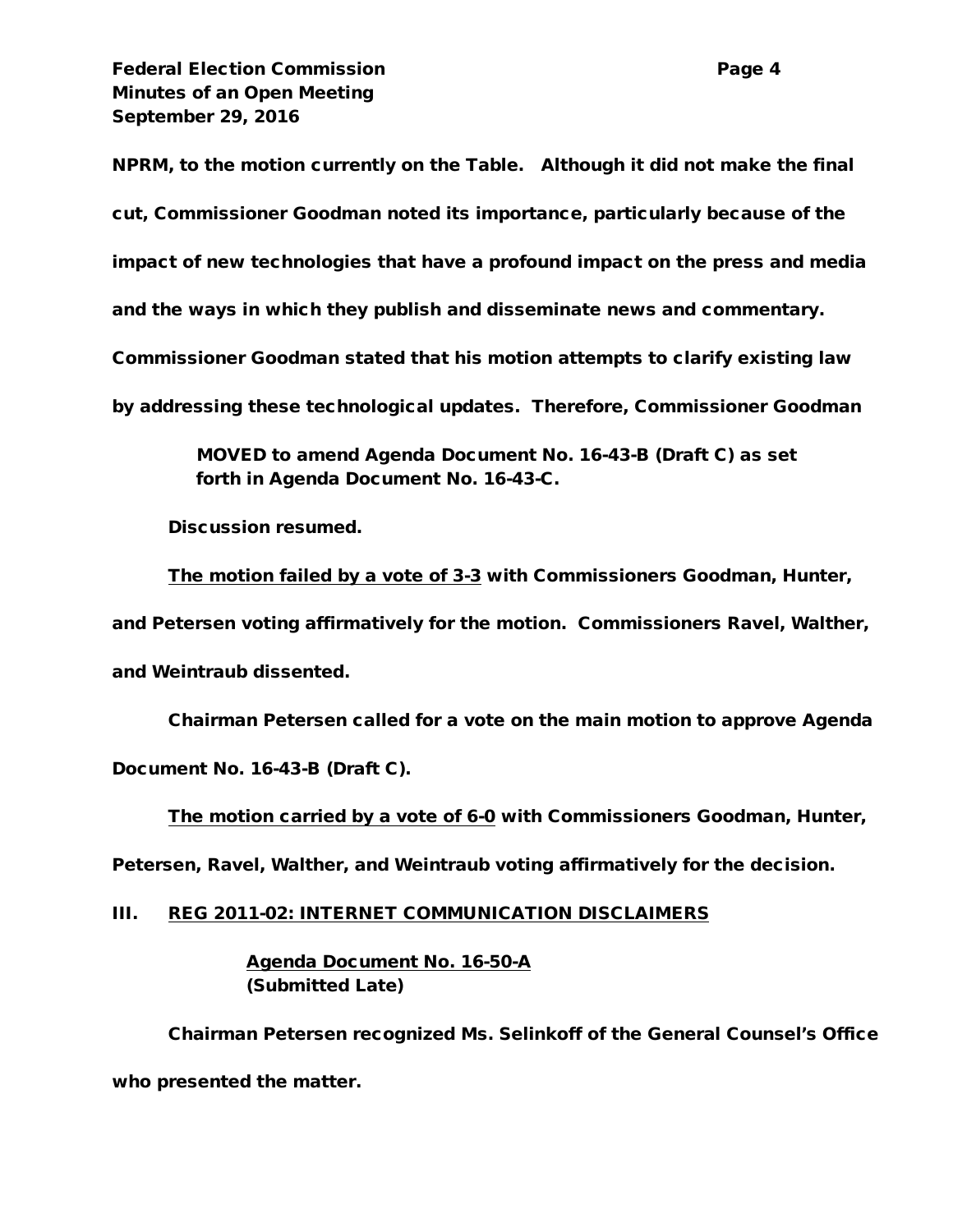Federal Election Commission **Page 5** Minutes of an Open Meeting September 29, 2016

Chairman Petersen noted that this NPRM is an effort to reopen the comment period and to hold a hearing on the updating of internet disclaimer requirements to obtain more information—both from the campaign world for its experience and legal analysis on how Commission regulations interact with new and evolving technologies and from the high tech sector. This information, he explained, will assist in determining what is available to meet the requirements of the Act's disclaimer requirements while allowing the online environment to flourish as a means of political fundraising, communications, and gathering of information.

Mr. Adav Noti of the General Counsel's Office also participated in the discussion that followed.

Chairman Petersen recognized Commissioner Hunter who

MOVED to approve Agenda Document No. 16-50-A.

The motion carried by a vote of 6-0 with Commissioners Goodman, Hunter, Petersen, Ravel, Walther, and Weintraub voting affirmatively for the decision.

#### IV. PROPOSED AMENDMENTS TO DIRECTIVE 52

(To be circulated)

Chairman Petersen stated that Item IV will be held over to the next meeting.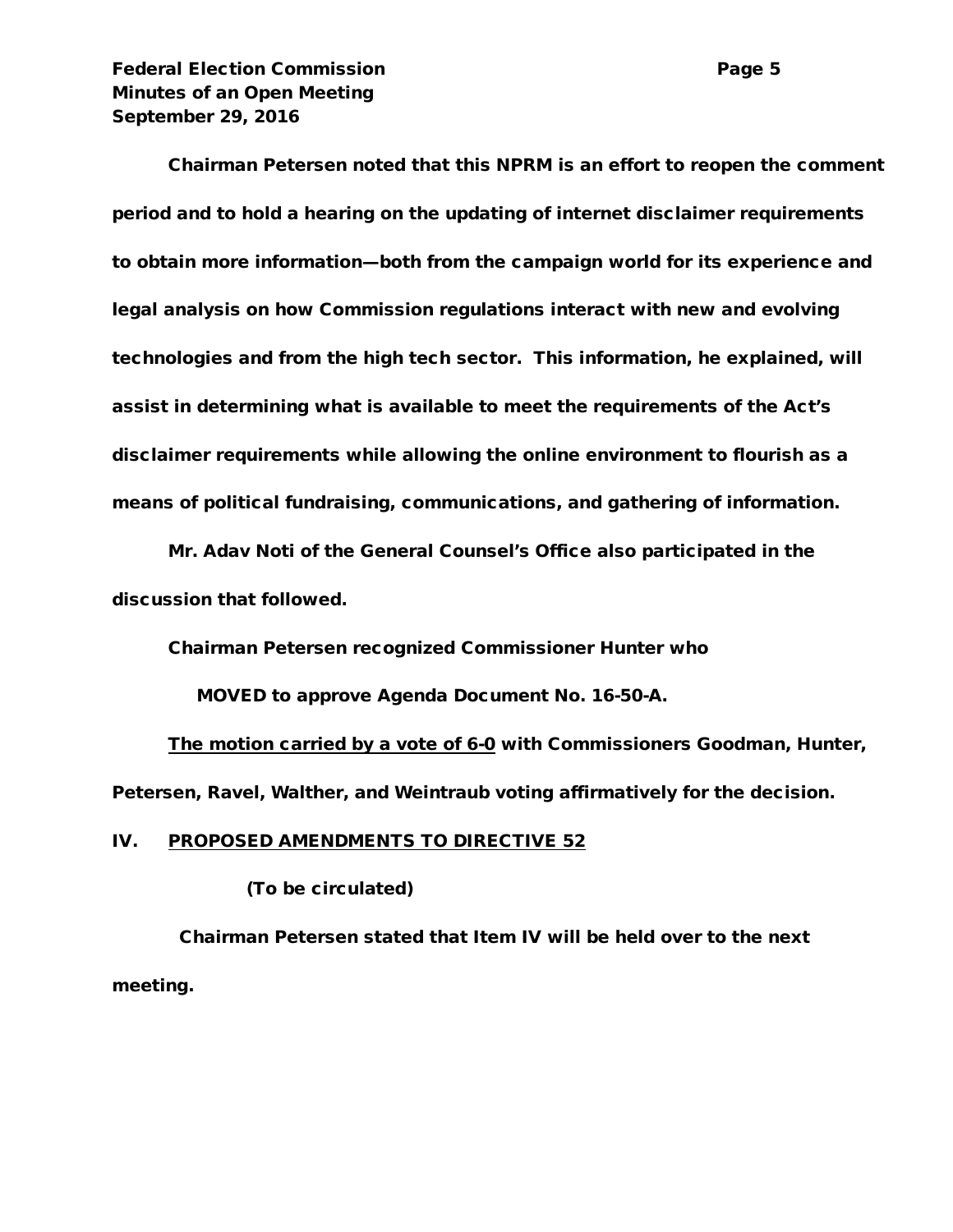#### V. PROMOTING VOLUNTARY COMPLIANCE

Memorandum from Commissioner Caroline C. Hunter dated September 14, 2016

Agenda Document No. 16-42-A

(Held over from the September 15, 2016 meeting)

Chairman Petersen introduced the matter.

Chairman Petersen recognized Commissioner Hunter who provided an

update on the matter. Commissioner Hunter stated that she received suggested

edits from colleagues and comments from the General Counsel's Office. She

stated that she hopes to finalize it within the next day or two and submit it as

an op-ed to a national newspaper.

# VI. PRESIDENTIAL PUBLIC FINANCING LEGISLATIVE RECOMMENDATIONS

Memorandum from Commissioner Ann M. Ravel dated September 22, 2016

Agenda Document No. 16-46-A

Chairman Petersen recognized Commissioner Ravel who presented the matter. Commissioner Ravel stated that at this time, this recommendation is for discussion purposes only. She expressed her concern that the program of public financing of presidential elections is outdated and that no major candidate has utilized it during this election cycle. She explained that this memorandum proposes legislative recommendations to modernize the program, since the last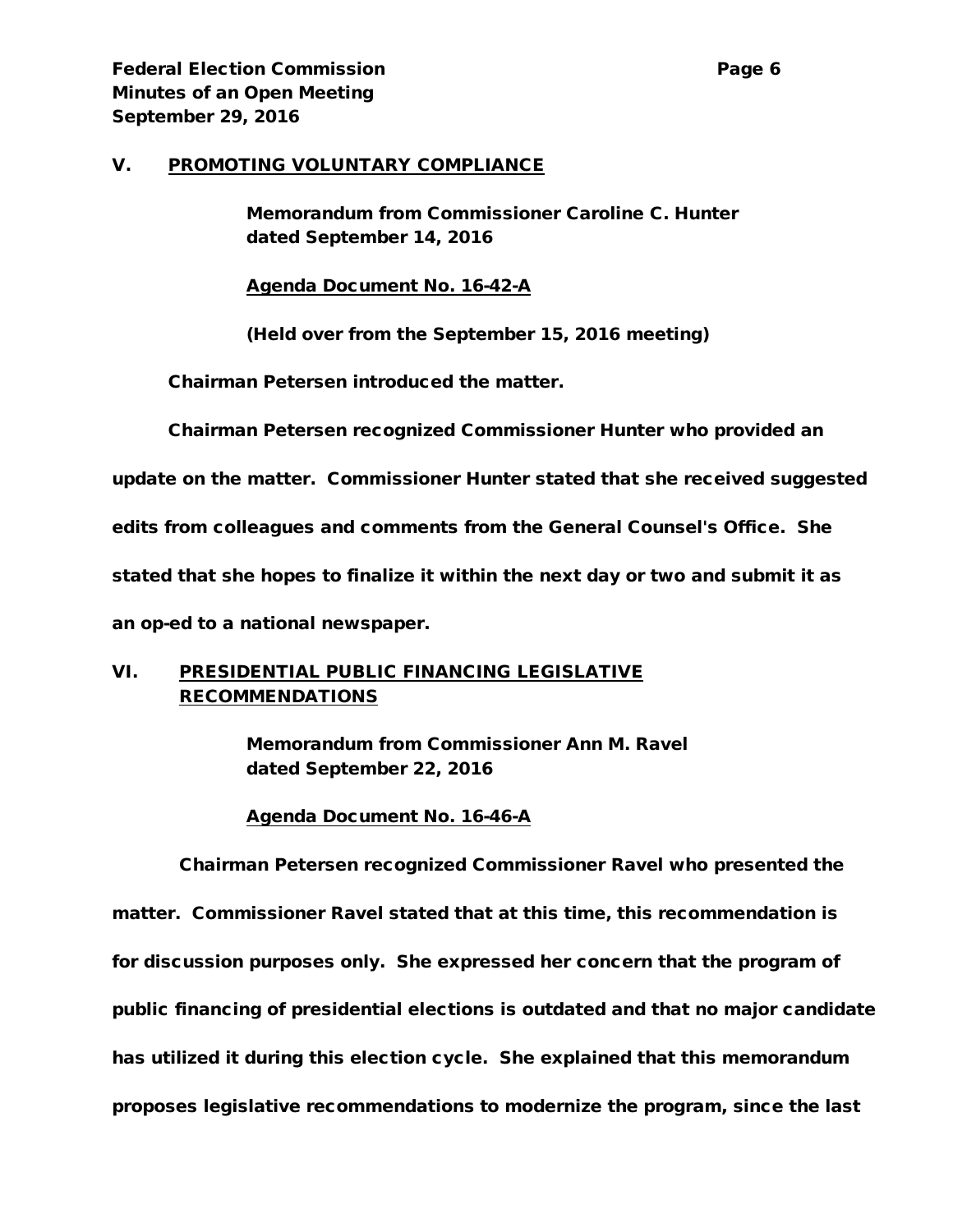Federal Election Commission **Page 7** and Page 7 Minutes of an Open Meeting September 29, 2016

time it occurred was in 2005. Commissioner Ravel noted that the important purposes of the voluntary public financing program remain by encouraging people to participate in the political process and by providing incentives for candidates to reach to a broader base of donors. Finally, she stated that she welcomed any suggestions from her colleagues.

Discussion followed.

\*\*\*\*\*\*

Chairman Petersen recognized Vice Chairman Walther who

MOVED to consider Agenda Document No. 16-45-C as a late-submitted document.

The motion carried by a vote of 6-0 with Commissioners Goodman, Hunter,

Petersen, Ravel, Walther, and Weintraub voting affirmatively for the decision.

\*\*\*\*\*\*

# I. DRAFT ADVISORY OPINION 2016-10

Caroline Goodson Parker

Agenda Document No. 16-45-A (Draft A)

Agenda Document No. 16-45-B (Draft B) (Submitted Late)

Agenda Document No. 16-45-C (Draft C) (Submitted Late)

Chairman Petersen recognized Ms. Esther Gyory of the General Counsel's

Office who presented the draft advisory opinion concerning the application of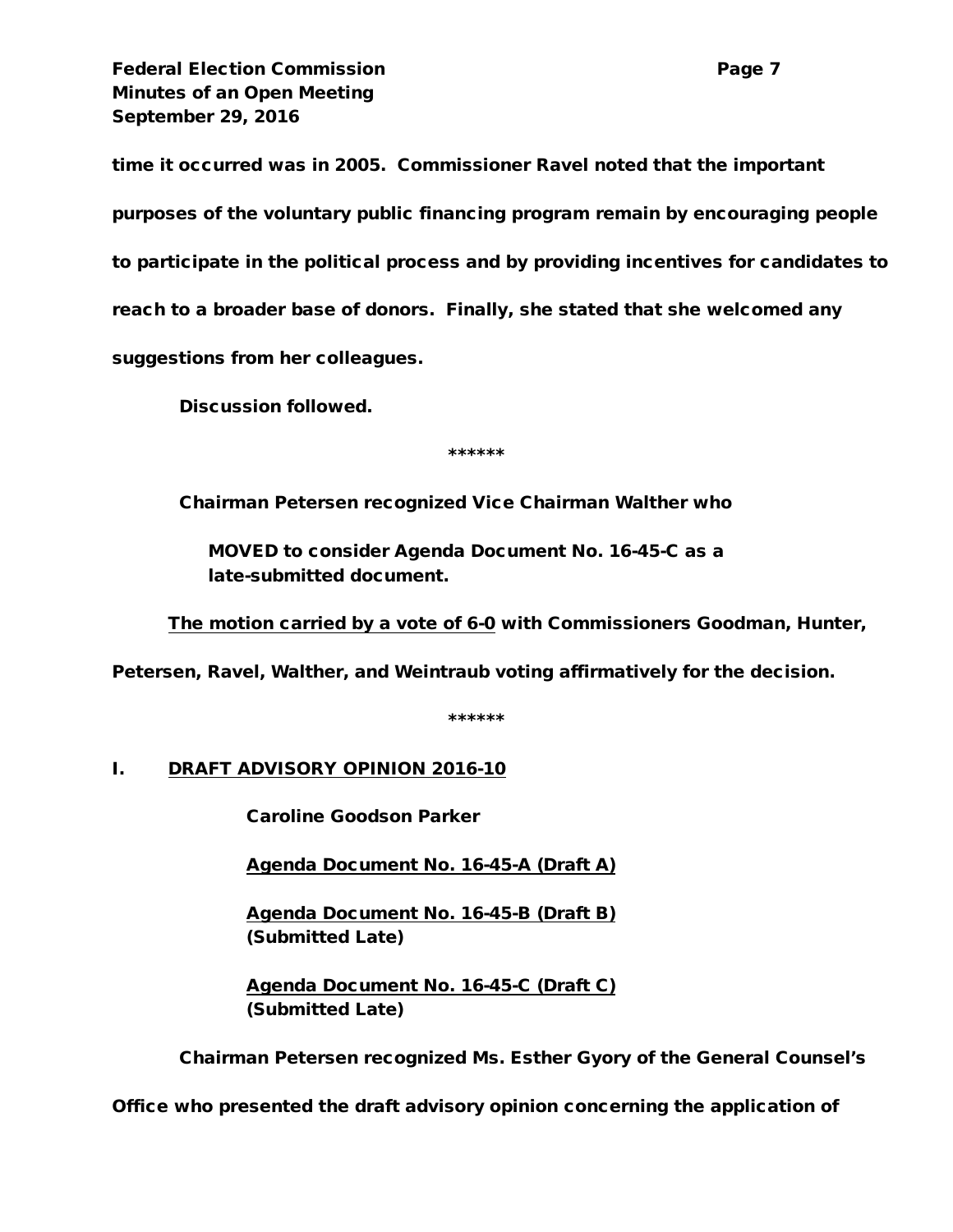Federal Election Commission **Page 8** Minutes of an Open Meeting September 29, 2016

the Federal Election Campaign Act of 1971, as amended, and the Commission regulations to the request. Ms. Parker, a United States citizen currently living in Canada, asks questions regarding whether she may solicit contributions or donations, by email or text message, for state and local party committees. Ms. Gyory summarized the three Drafts.

Discussion followed.

Chairman Petersen recognized Vice Chairman Walther who

MOVED to approve Advisory Opinion 2016-10 (Draft A).

Chairman Petersen recognized Commissioner Weintraub who asked, and

Commissioner Petersen agreed, that the questions be separated out. Vice

Chairman Walther concurred.

Therefore, Chairman Petersen recognized Commissioner Weintraub who

MOVED to approve Draft A in Advisory Opinion 2016-10 with respect to the answers to questions 1, 2, and 4.

The motion failed by a vote of 3-3 with Commissioners Ravel, Walther, and

Weintraub voting affirmatively for the motion. Commissioners Goodman, Hunter,

and Petersen dissented.

Chairman Petersen recognized Commissioner Hunter who

MOVED to approve Agenda Document No. 16-45-B, Draft B.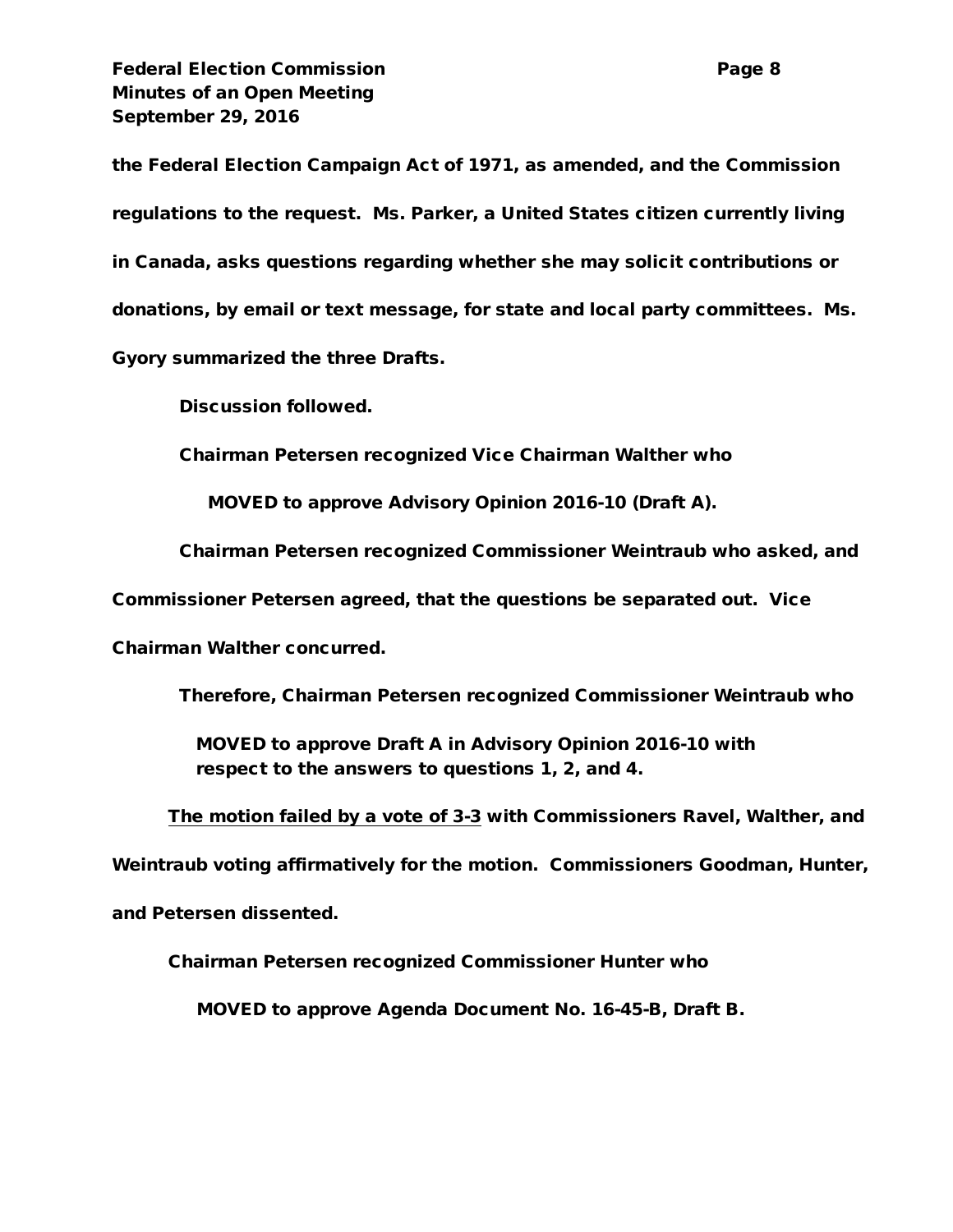### The motion failed by a vote of 3-3 with Commissioners Goodman, Hunter,

and Petersen voting affirmatively for the motion. Commissioners Ravel, Walther,

and Weintraub dissented.

Chairman Petersen recognized Commissioner Weintraub who

 MOVED to approve answers 1, 2, and 4 in Draft C with respect to Advisory Opinion 2016-10.

The motion carried by a vote of 6-0 with Commissioners Goodman, Hunter,

Petersen, Ravel, Walther, and Weintraub voting affirmatively for the decision.

Chairman Petersen recognized Commissioner Hunter who

MOVED to approve question 3 in Agenda Document No. 16-45-C.

The motion carried by a vote of 4-2 with Commissioners Goodman, Hunter,

Petersen, and Ravel voting affirmatively for the decision. Commissioners Walther,

and Weintraub dissented.

#### VII. PROPOSAL TO ATTACK SCAM PACS

Memorandum from Commissioners Ellen L. Weintraub and Ann M. Ravel dated September 26, 2016

Agenda Document No. 16-48-A (Submitted Late)

Chairman Petersen recognized Commissioner Weintraub who expressed her concern about the growing number of PACs that solicit contributions using candidates' names, suggest they will spend money on behalf of the candidates but, instead of spending the proceeds on political activity benefitting that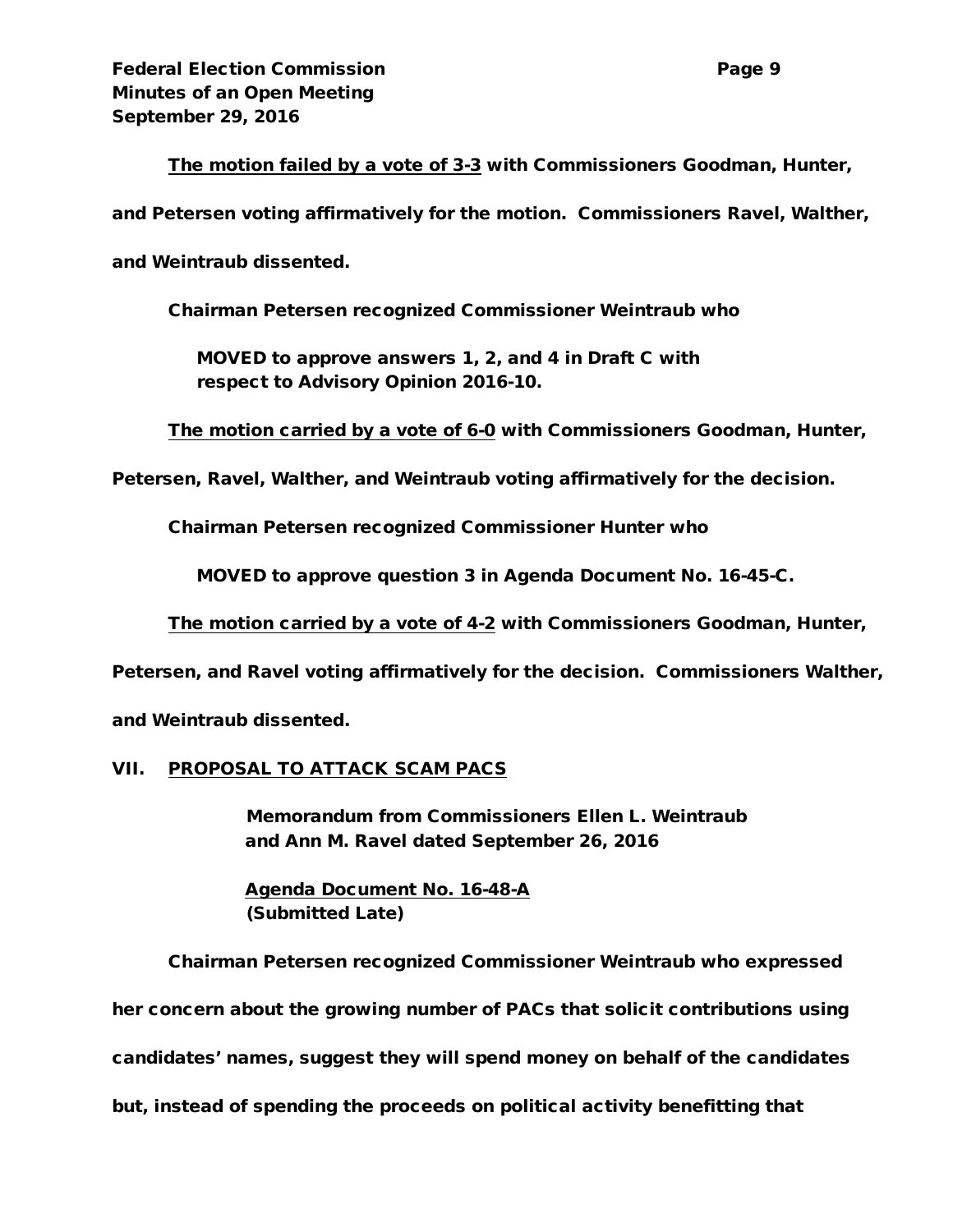Federal Election Commission **Page 10** Minutes of an Open Meeting September 29, 2016

candidate, the funds often end up in the pocket of vendors who are associated with the PAC operators. She noted that many of those solicited are small donors who may not have the resources and time to determine if these are legitimate operations. She stated that when the Commission makes its annual legislative recommendations to Congress, it should also go beyond urging that anti-fraud provisions of the Act be expanded, and it should broaden personal use and antiself-dealing provisions. Additionally, she noted that the Commission should provide better disclosure to the public of the information it currently collects and improve the disclosure and disclaimer requirements. Commissioner Weintraub noted that she and Commission Ravel have developed a list of proposed recommendations to deal with these issues and welcomed suggestions from her colleagues.

Chairman Petersen recognized Commissioner Ravel who echoed Commissioner Weintraub's comments and noted her concern that there are no adequate mechanisms to inform and protect the public, and that these recommendations to provide greater information on the website and greater disclosure will be an incredible service on behalf of the public.

Discussion followed.

Chairman Petersen agreed with Commissioner Weintraub's suggestion to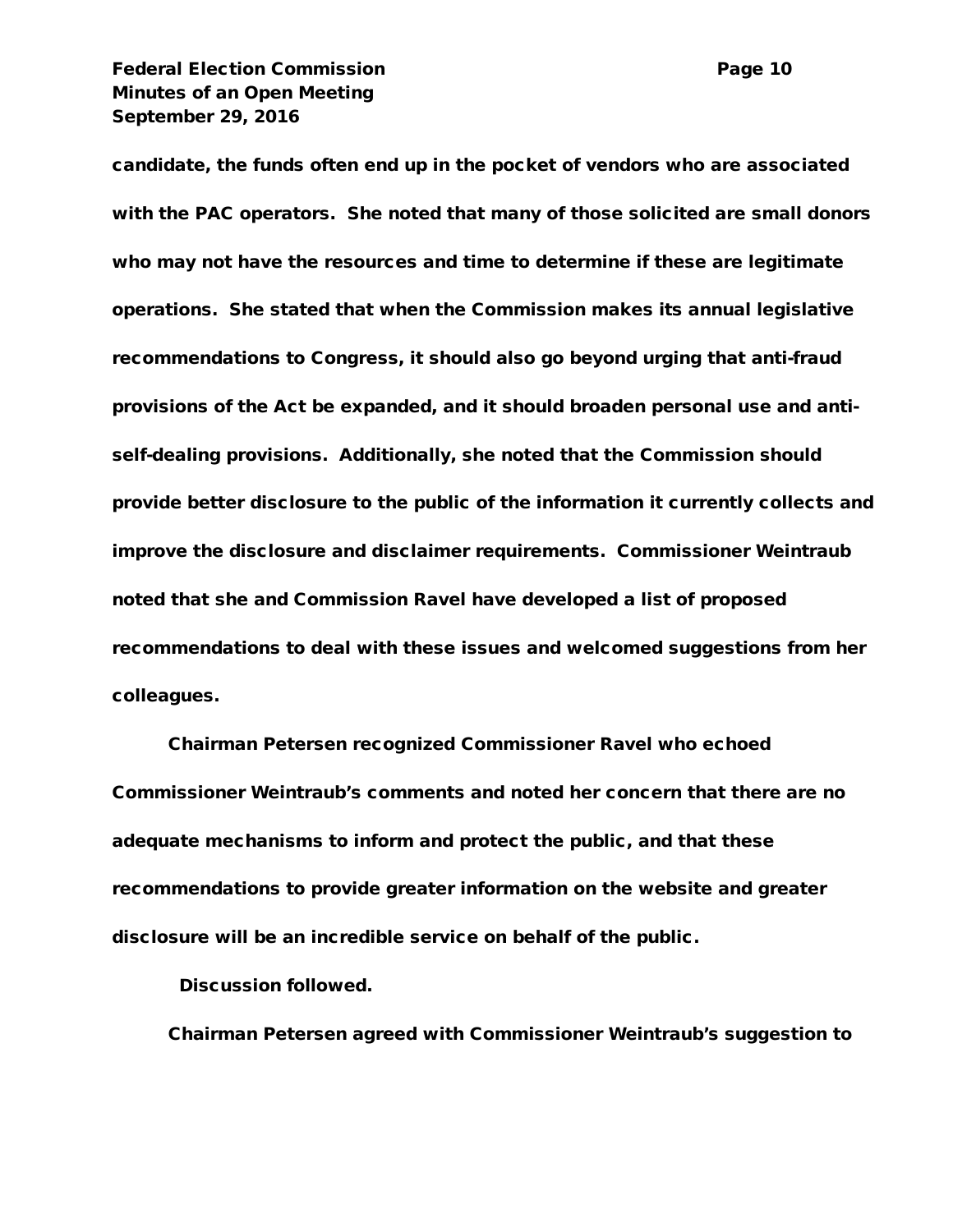put together a working group composed of Policy, Commissioner, and IT staffs to

review these issues and resume consideration of this matter at a future meeting.

# VIII. REVISED PROPOSAL TO LAUNCH RULEMAKING TO ENSURE THAT U.S. POLITICAL SPENDING IS FREE FROM FOREIGN INFLUENCE

Memorandum from Commissioner Ellen L. Weintraub dated September 28, 2016

Agenda Document No. 16-49-A (Submitted Late)

Chairman Petersen recognized Commissioner Weintraub who introduced a

revised proposal to continue the discussion on opening a rulemaking to insure the absence of foreign influence in U.S. political spending. This revised proposal, she noted, no longer includes a provision regarding donations to SSFs, nor any provision related to media entities; it does, however, include four rulemaking proposals and a series of questions regarding percentage of foreign ownership, board membership of corporations, foreign government ownership, type of corporation, and implementation measures. She explained that she proposes requesting that Counsel draft a rulemaking around these questions and proposals.

Discussion followed.

No Commission action was taken.